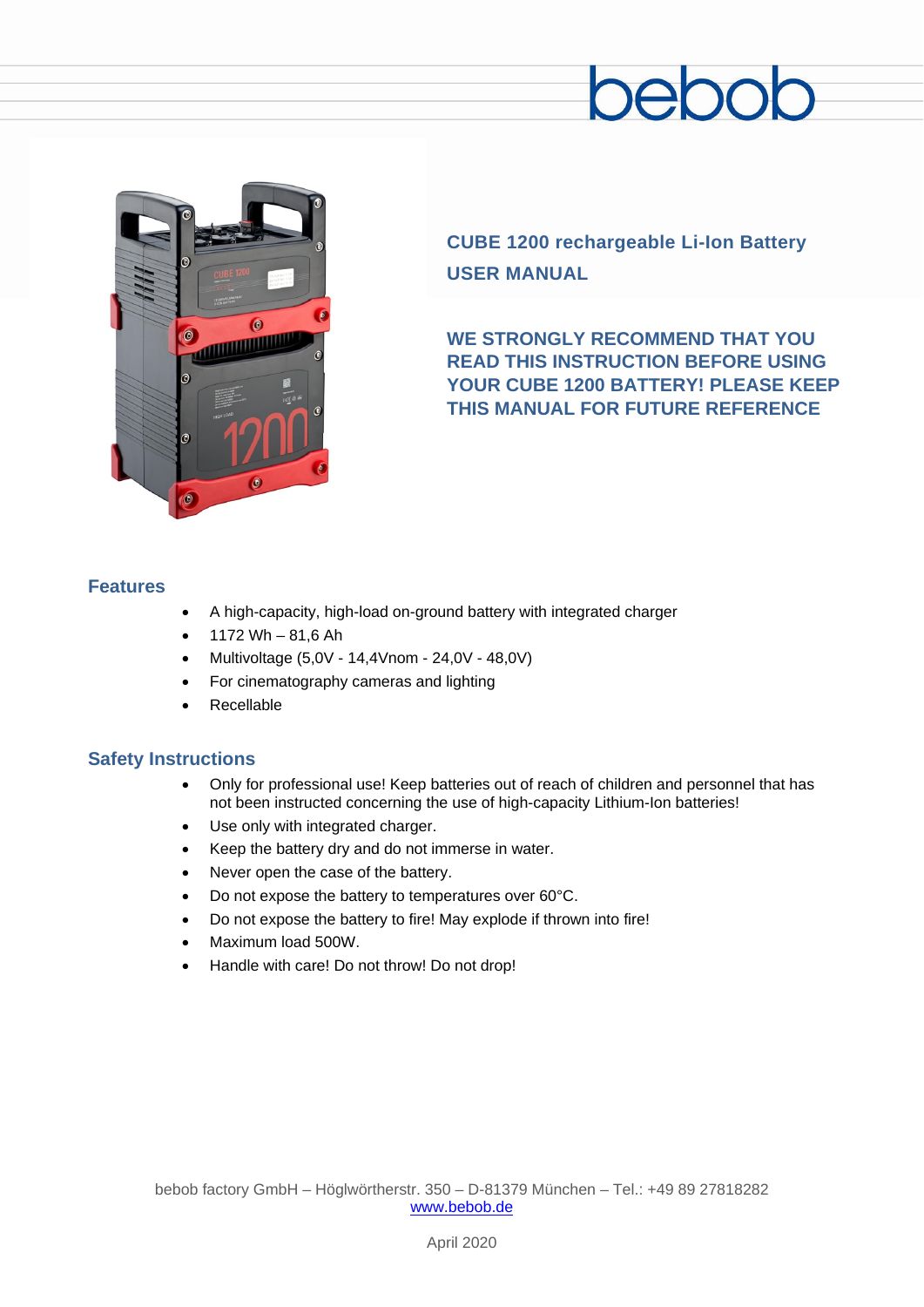#### **Charging**

- Never load unattended
- Wait 30 Minutes after discharge before charging your battery.
- The bebob CUBE 1200 battery can be charged via the internal charger.
- Charging time  $\sim$  8,5h
- Approximate charging time may vary depending on charger and temperature.
- For optimal performance, the bebob CUBE 1200 should be charged in ambient temperature around 10°C - 30°C.

20C

- The bebob CUBE 1200 can be recharged in any state of charge.
- Charger input: AC IN 90-240V 50-60Hz
- Input fuse: 1x5AT 1 spare fuse
- Charging current 10A internal

#### **AC Adapter**

- The bebob CUBE 1200 battery can be used as an 150W AC adapter when plugged into AC.
- When the device powered needs more than 150W, the overload gets compensated through the battery until the battery is empty.
- When the device powered needs less than 150W, the free power will be charged into the battery.
- When the AC Adapter is on, the Status led will light green



#### **Discharging**

- 5,0V: 2x USB.1x 2A self-resetting fuse
- 12V (unreg 12 to 16,8V)): 2x XLR4 10A, 1x Twist D-Tap 10A, electronic fuses
- 24V (28,0V+/- 5V adjustable): 2x XLR3 16A, electronic fuses
- 48V (48,0V +/- 3V adjustable): 1x XLR10 10A electronic fuse
- The battery can be used in ambient temperature of  $20^{\circ}$ C to +  $55^{\circ}$ C.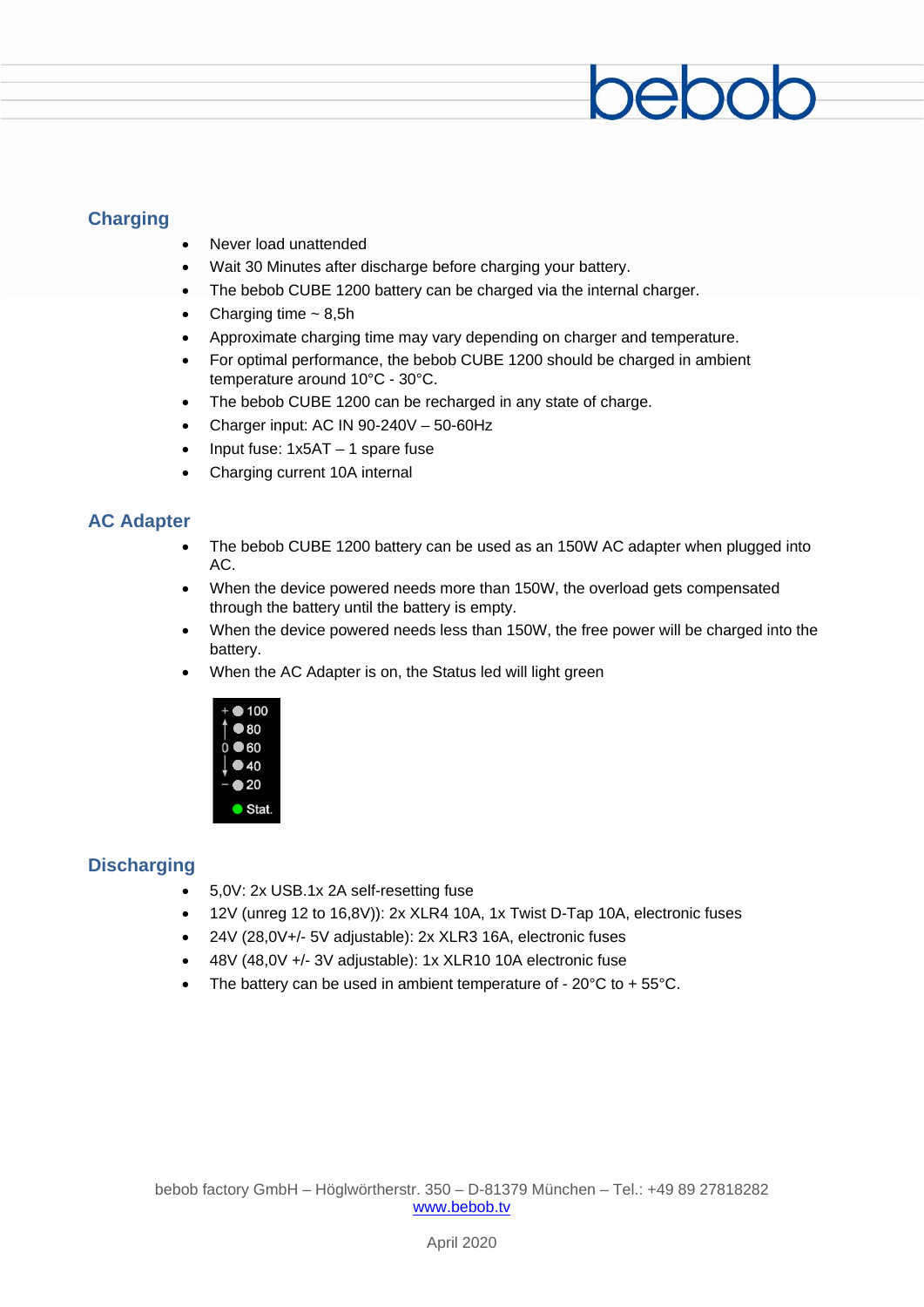#### **Status LED**

Status LED lights up for 3 seconds after switch off:



- green: full capacity over 80%
- yellow: between 60% and 80%
- red: under 60%
- Status LED lights green when the CUBE is plugged into AC.

-

#### **Fuel Gauge**



- Five-step LED power indicator
- Flashes while charging
- Lights up while discharging
- Last LED (20%) flashes when the capacity comes under 10%.

#### **Outputs LED´s**

- 12V/24V LED light up green when the CUBE is switched ON at 24V.
- 12V/48V LED light up green when the CUBE is switched ON at 48V.
- 12V/24V/48V LED are off when the CUBE is switched OFF.
- 12V/24V/48V LED turn first yellow and then red after 5s when overloaded (more than 10A). The output is locked. Remove or reduce load!
- 24V/48V LED flash red when the internal temperature of the CUBE reaches 90°C. 24V/48V output is locked. Remove or reduce load!

#### **Storage**

- Storage temperature range is 20°C to + 35°C (<85% humidity).
- To store the battery for a long period (longer than 4 weeks), the battery should be charged between 50% and 75%. The battery should be recharged every 4 weeks.
- After storage some self-discharge will occur. Before re-use it is advisable to fully recharge the battery.

#### **Warranty**

- The CUBE 1200 is covered by a 2 years unconditional warranty on all parts, except the cells.
- The cells are covered by a 2 year warranty, for 80% of the original capacity.
- For warranty issues, or if you have any additional questions, please contact the appropriate bebob distributor listed at [www.bebob.tv.](http://www.bebob.tv/)

bebob factory GmbH – Höglwörtherstr. 350 – D-81379 München – Tel.: +49 89 27818282 [www.bebob.tv](http://www.bebob.tv/)

April 2020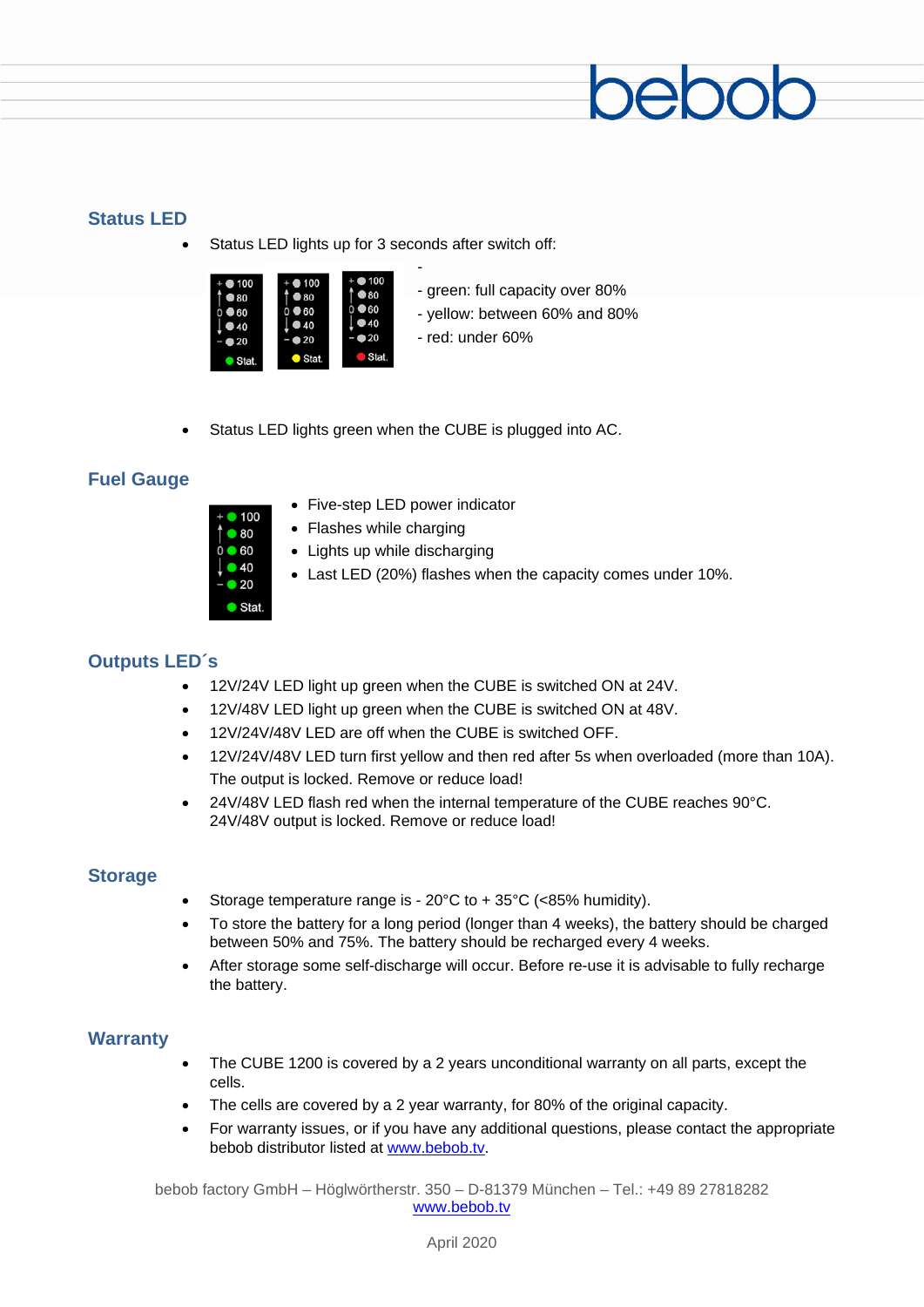

#### **Voltage Selection**

• Main Switch on Position OFF: No Voltages available



• Main Switch on Position 24V: 5, 12 and 24V Voltage available



• Main Switch on Position 48V: 5, 12 and 48V available

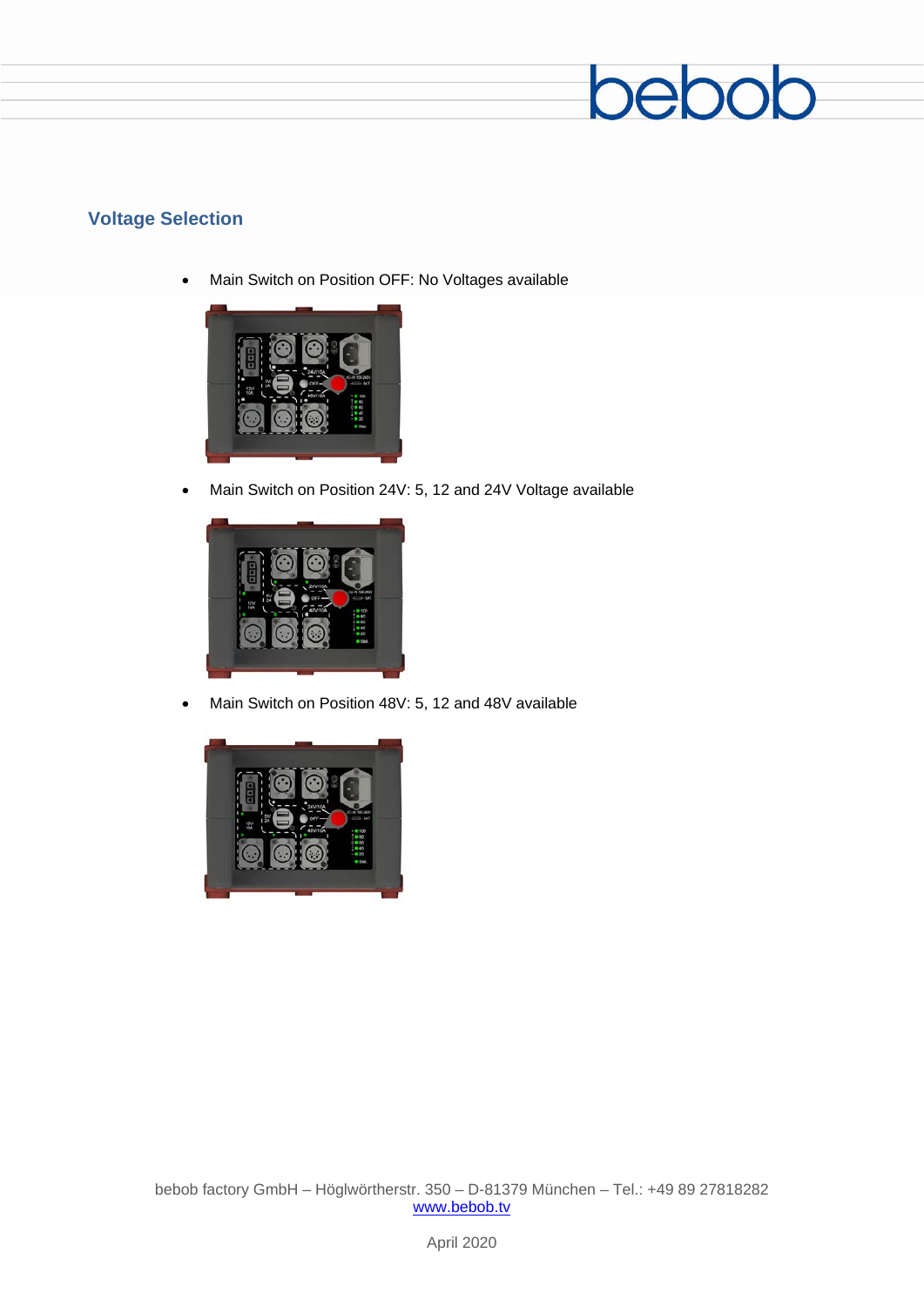# ebc

#### **Voltage Setting**



#### **Disposal**

• The CUBE 1200 battery has to be disposed within a dedicated collection container for used device batteries. Please be aware that only empty batteries are allowed for disposal in collection containers. In case the battery is not completely discharged, precautions against a potential short-circuit have to be taken.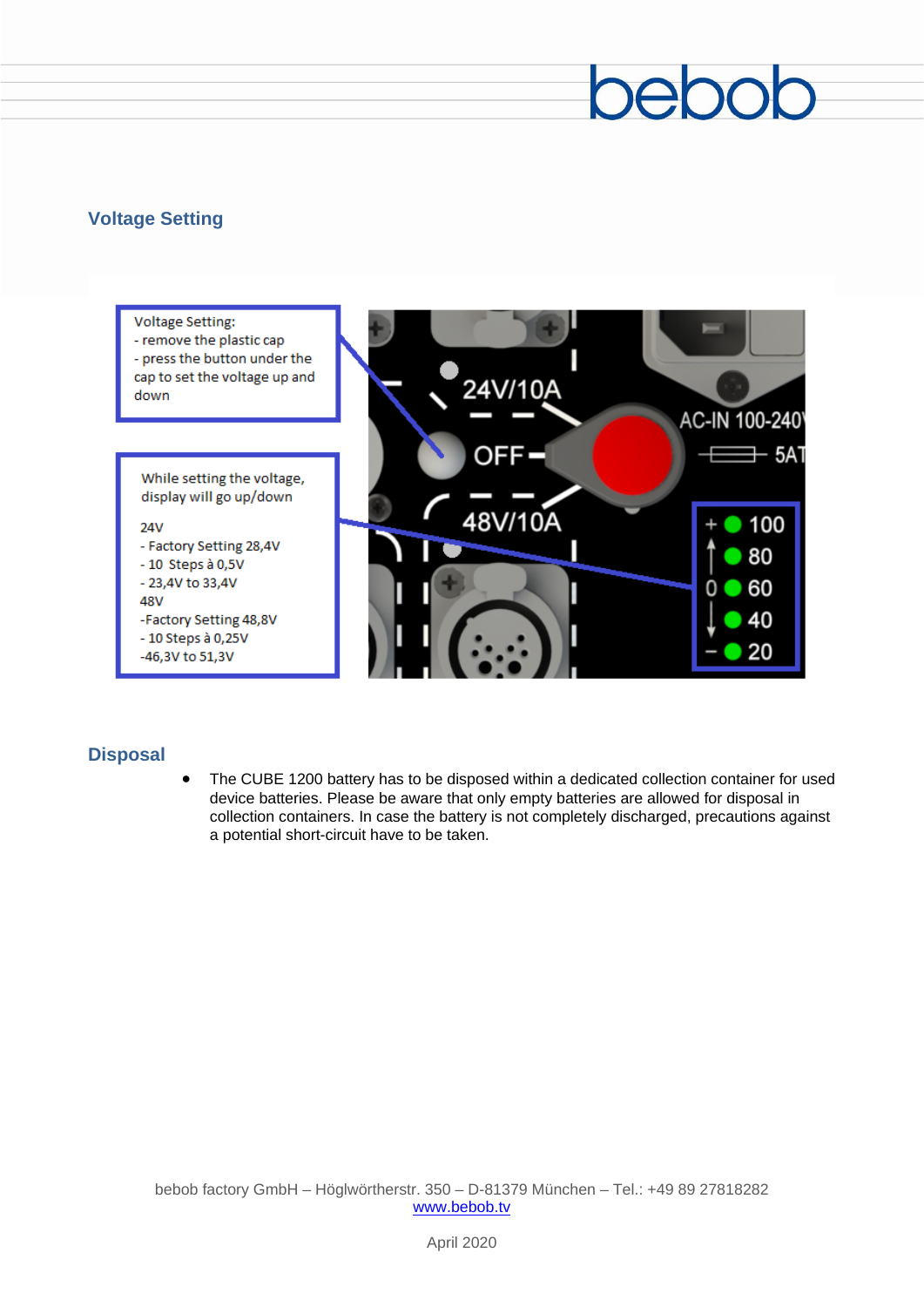### **Specifications**

| <b>Model</b>                 | <b>CUBE 1200</b>                                                                                                                                                 |
|------------------------------|------------------------------------------------------------------------------------------------------------------------------------------------------------------|
| Capacity                     | 1172 Wh - 81,6 Ah                                                                                                                                                |
| Voltage                      | 5,0V DC<br>14,4V DC (12,0V to 16,8V unreg.)<br>28,0V DC (adjustable +/-5V)<br>48,0V DC (adjustable +/-3V)                                                        |
| Cells                        | Lithium-Ion Trimix HL made in Japan                                                                                                                              |
| Max. Discharge Power         | 500W                                                                                                                                                             |
| <b>Fuel Gauge</b>            | 5-Step LED                                                                                                                                                       |
| <b>Status</b>                | Green: Full Capacity over 80%                                                                                                                                    |
|                              | Yellow: Full Capacity between 60 and 80%<br>Red: Full Capacity under 60%                                                                                         |
| Weight                       | 8,95 Kg                                                                                                                                                          |
| Dimensions (WXHXD)           | 208x356x167mm                                                                                                                                                    |
| Charger                      | Integrated                                                                                                                                                       |
| <b>Charging time</b>         | 8,5 Hours                                                                                                                                                        |
| <b>Operating Temp. Range</b> | Charge: $+10^{\circ}$ C ~ $+30^{\circ}$ C recommended<br>Discharge:- $20^{\circ}$ C ~ + $55^{\circ}$ C<br>Storage:- $20^{\circ}$ C ~ + 35 $^{\circ}$ C (<85% RH) |

bebob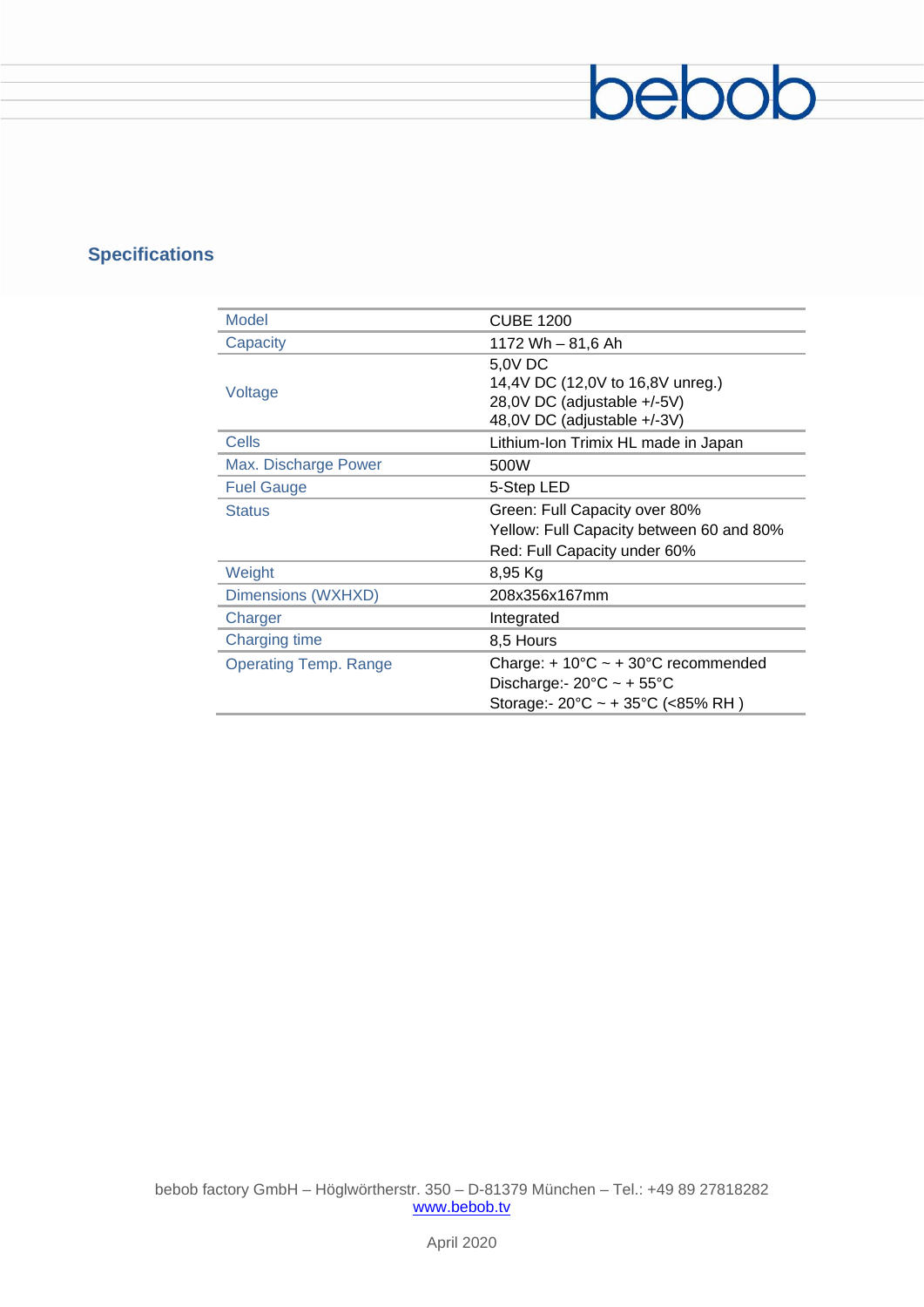### eh

#### **Transport as of April 1st 2016**

- This summary reflects our current knowledge.
- **1. Transport by Commercial Airline / Carry-on Luggage**
	- The CUBE 1200 is forbidden in your **carry-on luggage.**
- **2. Transport by Commercial Airline / Checked-in Luggage**
	- The CUBE 1200 is forbidden in your **checked-in luggage.**

#### **3. Transport as air-, road- and sea-freight**

- Li-Ion batteries, including the bebob CUBE 1200, when shipped by air, road or sea are classified as dangerous goods class 9 and subject to special UN certified packaging.
- Air transport authority training and authorisation (PK 1/ PK 2) are required for packing the CUBE 1200 for an air cargo shipment.
- **Li-Ion batteries for air cargo must have a state-of-charge of no more than 30% for shipping – meaning only one out of the five fuel gauge LED lights up.**
- We recommend that you confirm with your carrier of choice to determine any further restriction or local policies before travelling. **You will find the actual regulations of your carrier of choice in the bebob transport information system** www.flylithium.com.